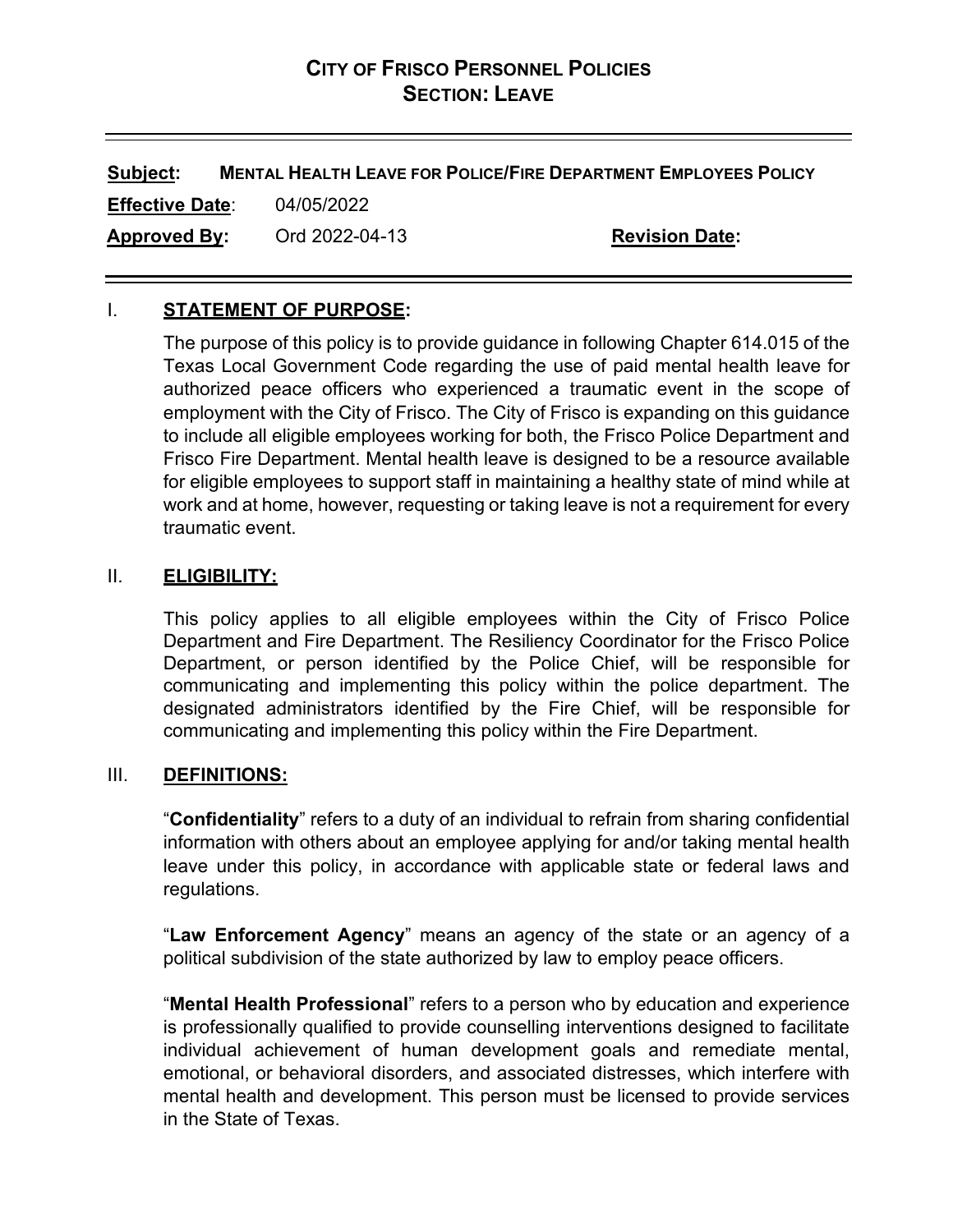"**Peace Officer**" means an individual described by Article 2.12, Code of Criminal Procedure, who is elected for, employed by, or appointed by the City and is licensed by the Texas Commission on Law Enforcement.

"**Police / Fire Department Employee**" refers to any employee classified as a fulltime employee working for the City of Frisco Police or Fire Department.

"**Scope of Employment**" means an activity of any kind or character that has to do with and originates in the work, business, trade, or profession of the employer and that is performed by an employee while engaged in or about the furtherance of the affairs or business of the employers.

"**Traumatic Event**" means an event, series of events, incident, or set of circumstances that is experienced by the employee, during the scope of employment, as physically harmful, emotionally harmful, or life-threatening and that has the potential to cause lasting adverse effects on the employee's functioning and mental, physical, social, or emotional well-being outside of the typical setting for the position. Examples include, but are not limited to:

- Any officer involved shooting;
- Any investigations by an employee involving deaths or serious bodily injury of individuals;
- Any investigations by an employee involving abuse of individuals;
- The death, injury, catastrophic illness of a coworker;
- Any EMS or Fire call for service that involves death or serious injury of a patient or individual;
- Witnessing a sudden violent death;
- Any employee that experiences a natural disaster such as hurricane, tornado or flood;
- Experiencing or witnessing any life-threatening injury or illness;
- Witnessing severe human suffering; and/or
- Experiencing any physical or sexual assault.

#### IV. **USAGE**

The use of paid mental health leave may be granted after an employee experiences a traumatic event during the scope of employment and in accordance with departmental and City policies and procedures. Paid mental health leave is to be used to receive assistance in dealing with the traumatic event that was experienced. Eligible employees must provide a written request for paid mental health leave to their supervisor or Department Director. For each traumatic event, mental health leave may be granted via the process and for the period noted below.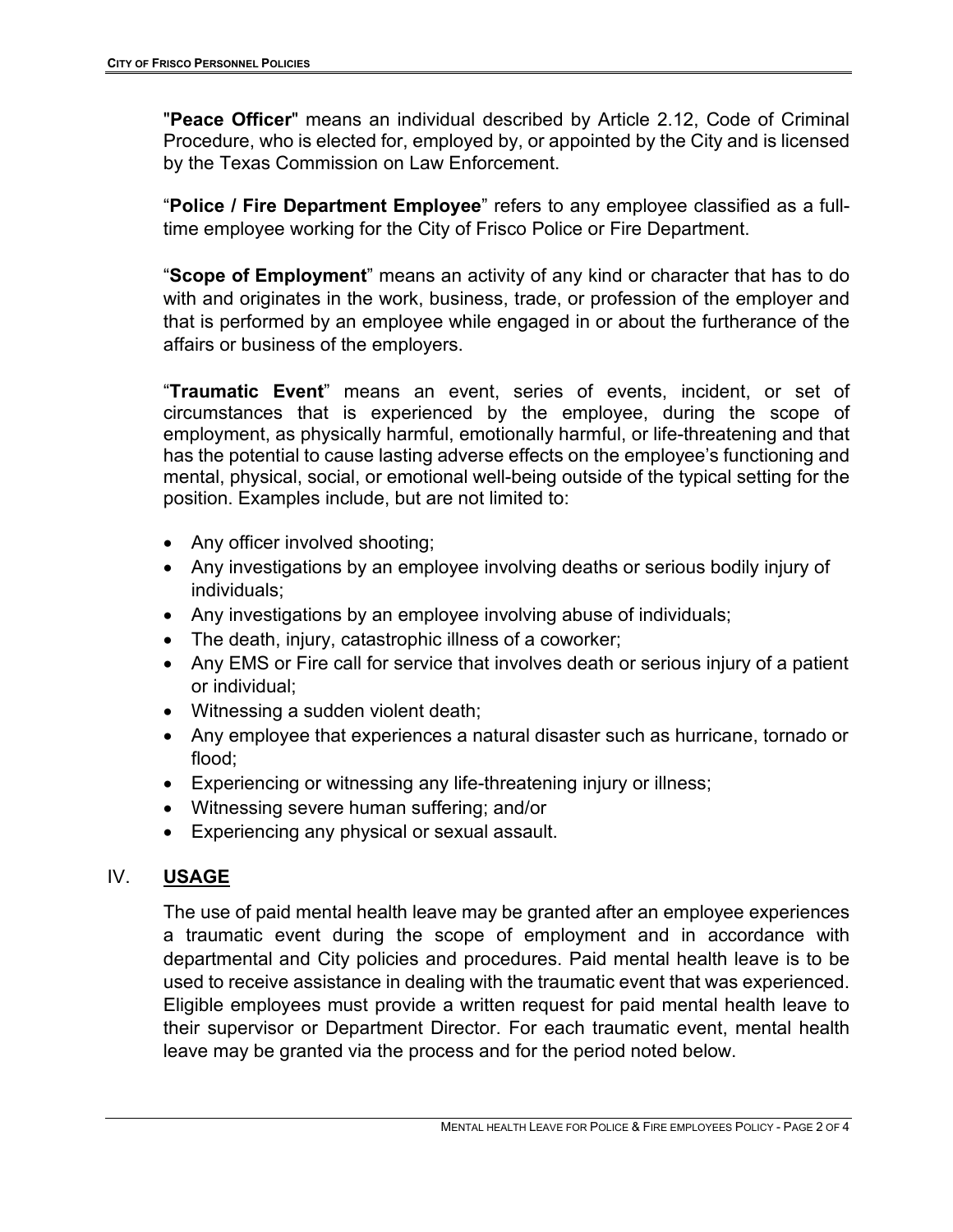Paid mental health leave shall be administered at the discretion of the Department Director, or his/her designee, and will base his/her decision upon the information provided to him/her after the event occurs, or as otherwise ordered by a mental health professional.

Upon receipt of a written mental health leave request, the Designated Administrators will notify the City's Human Resources Department. The Designated Administrators will:

- a. Review the request.
- b. Determine if the request qualifies for mental health leave.
- c. Approve or deny the request.
- d. Set the length of leave.
- e. Render a decision on the granting of the leave no later than (5) five working days following the receipt of the request by the Designated Administrators: and
- f. Notify Human Resources of the determination.

Employees who meet all eligibility requirements are entitled to up to five (5) days (40 hours) or three (3) 24-hour shifts (for personnel on a 24/28 shift schedule) of paid mental health leave, per identified traumatic event. All mental health leave taken pursuant to this policy will run concurrently with FMLA or City LOA for eligible employees.

Mental health leave beyond five (5) continuous days or three (3) 24-hour shifts, shall adhere to the City's regular leave policy, and employees will need to contact the City's leave of absence administrator to initiate a new and/or continuation of claim, if applicable.

Eligible employees must submit documentation supporting the request for mental health leave to the Designated Administrator in order to be considered for mental health leave and/or continuation of mental health leave. The following will suffice as documented justification:

- a. Physician note.
- b. Therapist/Counselor note

Prior to returning to work, the Eligible Employee must provide a letter of clearance by his/her mental health professional indicating he/she is released to return to work with or without reasonable accommodations.

## V. **IMPACT ON BENEFITS AND OTHER LEAVE**

Applicable employees on paid mental health leave will continue to be eligible for all employment benefits, seniority, and compensation, including continuing their special